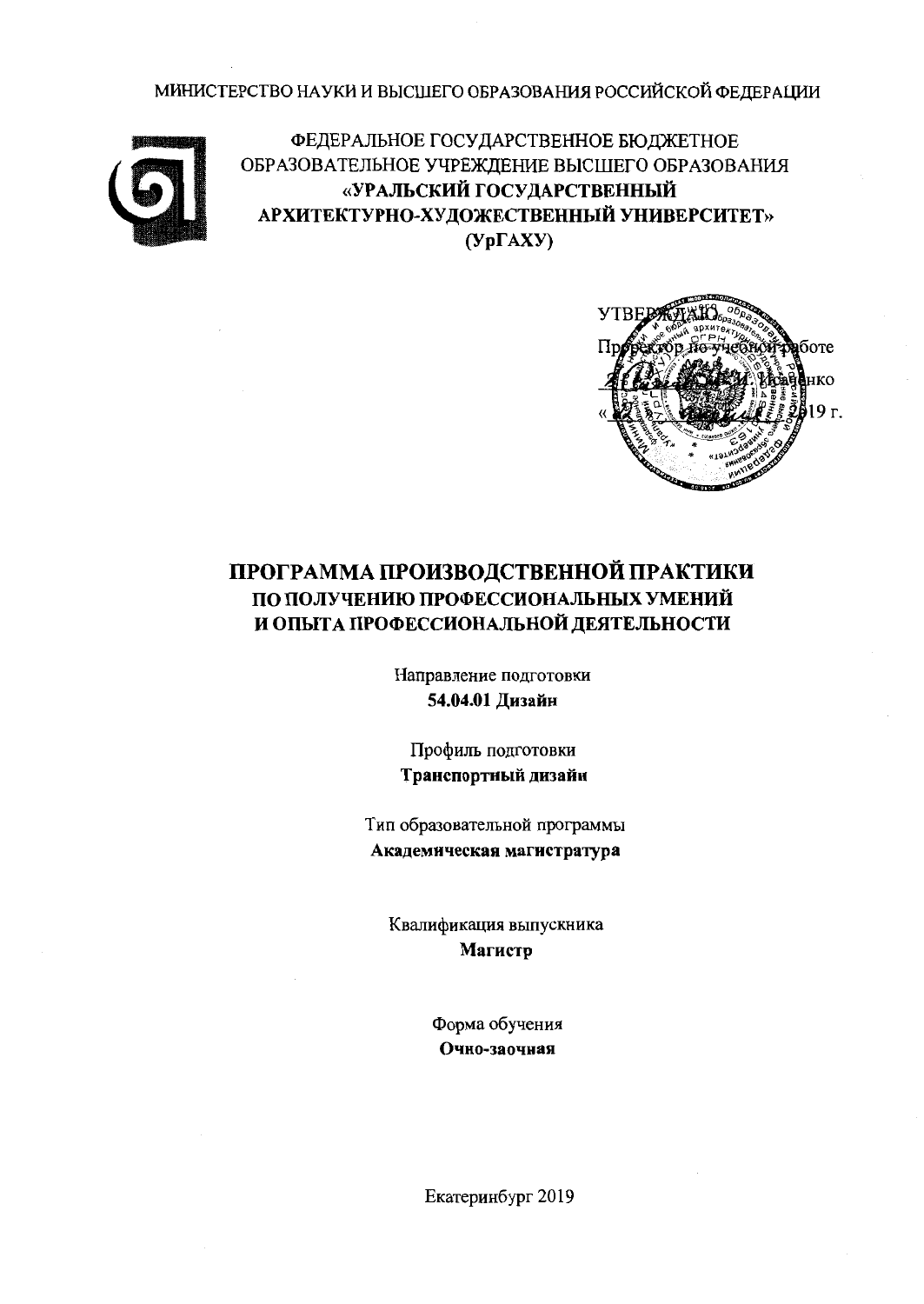| Вид практики               | Производственная                                                                                                                                                   |
|----------------------------|--------------------------------------------------------------------------------------------------------------------------------------------------------------------|
| Тип практики               | По получению профессиональных умений и опыта про-<br>фессиональной деятельности                                                                                    |
| Способ проведения практики | Стационарная, выездная                                                                                                                                             |
| Форма проведения практики  | Дискретно:<br>по видам практик - путем выделения в календарном учеб-<br>ном графике непрерывного периода учебного времени<br>для проведения каждого вида практики. |

#### 1. Вид, тип практики, способ и форма ее проведения

### 2. Место практики в структуре образовательной программы

Практика входит в вариативную часть образовательной программы - блок Б2 «Практики».

Практика базируется на освоении студентами дисциплин образовательной программы: «История и методология дизайн-проектирования», «Современные информационные технологии», «Дизайн-проектирование средств транспорта».

Методические навыки, полученные от освоения этих дисциплин, студенты используют для выполнения Задания практики. Для успешного освоения практики студенты должны знать методику дизайн-проектирования и цифровых презентаций.

Полученные знания и навыки применяются в процессе прохождения производственной практики «Производственная практика преддипломная».

#### 3. Место и время проведения практики

База практики - кафедра Индустриального дизайна УрГАХУ, профильные организации.

Время проведения практики в соответствии с графиком учебного процесса - 18 недель 4 семестра после завершения студентами теоретического обучения.

Выбор места проведения практики для лиц с ограниченными возможностями здоровья и инвалидов производится с учетом требований доступности места проведения практики для данной категории обучающихся и рекомендации медико-социальной экспертизы, а также индивидуальной программы реабилитации инвалида, выданной федеральным государственным учреждением медико-социальной экспертизы, относительно рекомендованных условий и видов труда.

# 4. Перечень планируемых результатов обучения при прохождении практики, соотнесенных с планируемымн результатами освоения образовательной программы

4.1. Перечень компетенций, формирующихся у обучающихся в процессе прохождения прак-ТИКИ

| Индекс компетенции | Формируемые компетенции                                                                                             |
|--------------------|---------------------------------------------------------------------------------------------------------------------|
| $OK-1$             | способностью к абстрактному мышлению, анализу, синтезу;                                                             |
| $OK-2$             | готовностью действовать в нестандартных ситуациях, нести соци-<br>альную ответственность за принятые решения.       |
| $OIIK-3$           | тотовностью использовать на практике умения и навыки в органи-<br>зации научно-исследовательских и проектных работ; |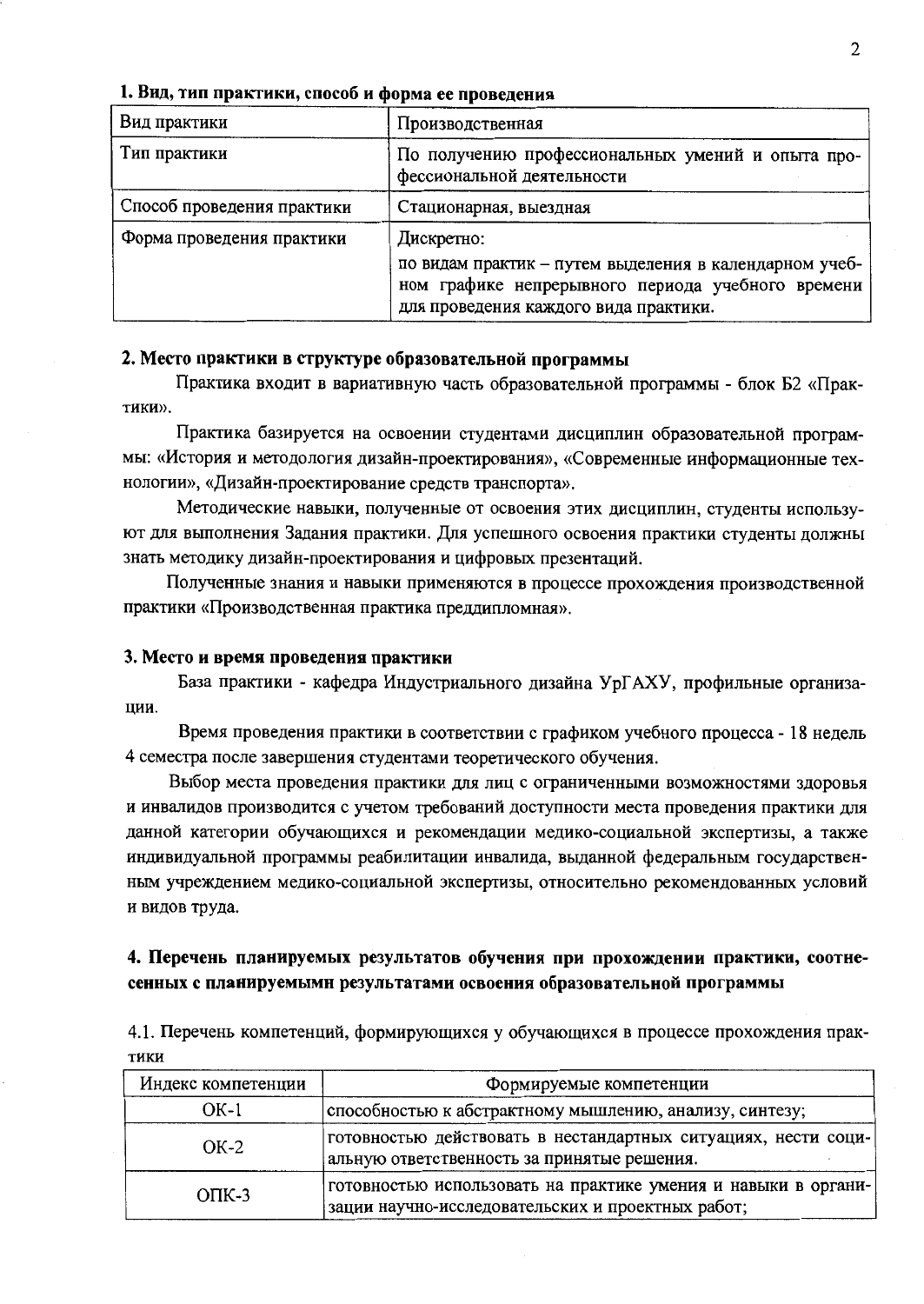| Индекс компетенции | Формируемые компетенции                                                                                                                                                                                                                                                                                                |
|--------------------|------------------------------------------------------------------------------------------------------------------------------------------------------------------------------------------------------------------------------------------------------------------------------------------------------------------------|
| $O\Pi K-4$         | способностью вести научную и профессиональную дискуссию;                                                                                                                                                                                                                                                               |
| $OIIK-6$           | способностью самостоятельно приобретать с помощью информаци-<br>онных технологий и использовать в практической деятельности но-<br>вые знания и умения, в том числе, непосредственно не связанных со<br>сферой деятельности.                                                                                           |
| $\Pi K-2$          | способностью к определению целей, отбору содержания, организа-<br>ции образовательной деятельности, выбору образовательных техно-<br>логий, оценке результатов, ориентированностью на разработку и<br>внедрение инновационных форм обучения с помощью компьютер-<br>ной техники, создание авторских программ и курсов; |
| $\Pi K-3$          | способностью к системному пониманию художественно-творческих<br>задач проекта, выбору необходимых методов исследования и твор-<br>ческого исполнения, связанных с конкретным дизайнерским реше-<br>нием;                                                                                                               |
| $\Pi K-4$          | подготовленностью к владению рисунком, навыками линейно-<br>конструктивного построения и основами академической живописи<br>и скульптуры, способностью к творческому проявлению своей ин-<br>дивидуальности и профессиональному росту;                                                                                 |
| $\Pi K-5$          | готовностью синтезировать набор возможных решений задач или<br>подходов к выполнению проекта, способностью обосновывать свои<br>предложения, составлять подробную спецификацию требований к<br>проекту и реализовывать проектную идею, основанную на концеп-<br>туальном, творческом подходе, на практике;             |
| $\Pi K-6$          | готовностью демонстрировать наличие комплекса информационно-<br>технологических знаний, владением приемами компьютерного<br>мышления и способность к моделированию процессов, объектов и<br>систем используя современные проектные технологии для решения<br>профессиональных задач;                                   |
| $\Pi K-7$          | готовностью к оценке технологичности проектно-конструкторских<br>решений, проведению опытно-конструкторских работ и технологи-<br>ческих процессов выполнения изделий, предметов, товаров, их<br>промышленного производства.                                                                                           |

4.2. Планируемые результаты обучения при прохождении практики

В результате прохождения данной практики обучающийся должен приобрести следующие практические навыки, умения, общекультурные и профессиональные компетенции:

|       | Индекс<br>компетенции                                                                                                                                                                                                                                                                                                                                                          |                                                        |
|-------|--------------------------------------------------------------------------------------------------------------------------------------------------------------------------------------------------------------------------------------------------------------------------------------------------------------------------------------------------------------------------------|--------------------------------------------------------|
| Знать | Решение художественно-творческих задач проекта, необходи-<br>мые методы исследования и творческого исполнения, связанные<br>с конкретным дизайнерским решением.                                                                                                                                                                                                                | $\Pi K-3$                                              |
| Уметь | Действовать в нестандартных ситуациях, нести социальную от-<br>ветственность за принятые решения; использовать на практике<br>умения и навыки в организации научно-исследовательских и<br>проектных работ; вести научную и профессиональную дискус-<br>сию; самостоятельно приобретать с помощью информационных<br>технологий и использовать в практической деятельности новые | OK-2,<br>$O$ $IK-3$ ,<br>ОПК-4,<br>ОПК-6,<br>$\Pi K-2$ |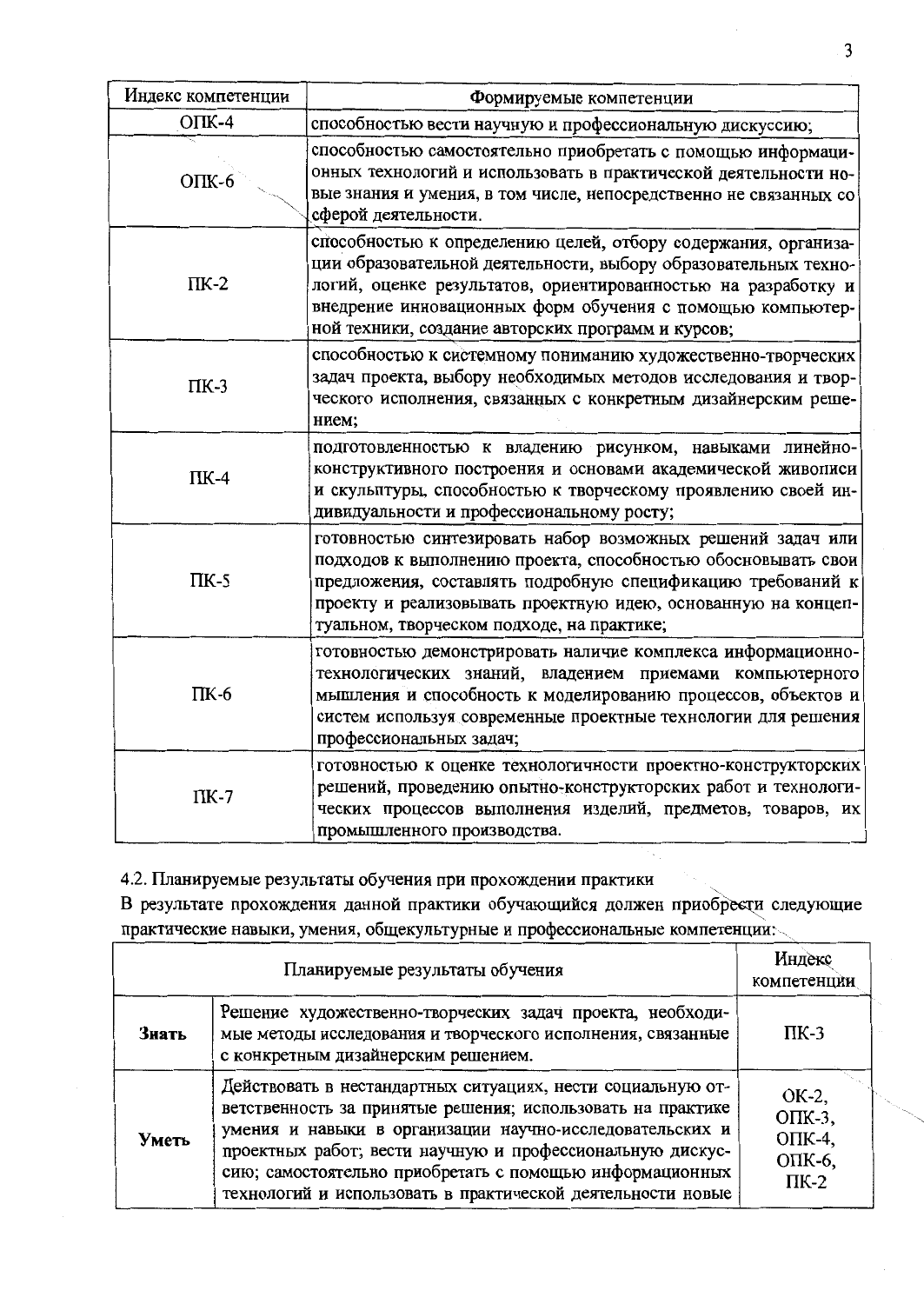|         | Индекс<br>компетенции                                                                                                                                                                                                                                                                                                                                                                                                                                                                                                                                                                                                                                                                                                                                                                                                                                                                                                                                                                                                                                                                       |                                               |
|---------|---------------------------------------------------------------------------------------------------------------------------------------------------------------------------------------------------------------------------------------------------------------------------------------------------------------------------------------------------------------------------------------------------------------------------------------------------------------------------------------------------------------------------------------------------------------------------------------------------------------------------------------------------------------------------------------------------------------------------------------------------------------------------------------------------------------------------------------------------------------------------------------------------------------------------------------------------------------------------------------------------------------------------------------------------------------------------------------------|-----------------------------------------------|
|         | знания и умения, в том числе, непосредственно не связанных со<br>сферой деятельности; способностью к определению целей, от-<br>бору содержания, организации образовательной деятельности,<br>выбору образовательных технологий, оценке результатов, ори-<br>ентированностью на разработку и внедрение инновационных<br>форм обучения с помощью компьютерной техники, создание<br>авторских программ и курсов.                                                                                                                                                                                                                                                                                                                                                                                                                                                                                                                                                                                                                                                                               |                                               |
| Владеть | Способностью к абстрактному мышлению, анализу, синтезу;<br>рисунком, навыками линейно-конструктивного построения и<br>основами академической живописи и скульптуры, способно-<br>стью к творческому проявлению своей индивидуальности и<br>профессиональному росту; синтезировать набор возможных<br>решений задач или подходов к выполнению проекта, способно-<br>стью обосновывать свои предложения, составлять подробную<br>спецификацию требований к проекту и реализовывать проект-<br>ную идею, основанную на концептуальном, творческом подхо-<br>де, на практике; демонстрировать наличие комплекса информа-<br>ционно-технологических знаний, владением приемами компью-<br>терного мышления и способность к моделированию процессов,<br>объектов и систем, используя современные проектные техноло-<br>гии для решения профессиональных задач; готовность к оценке<br>технологичности проектно-конструкторских решений, прове-<br>дению опытно-конструкторских работ и технологических про-<br>цессов выполнения изделий, предметов, товаров, их промыш-<br>ленного производства. | OK-1,<br>ПК-4,<br>ПК-5,<br>ПК-6,<br>$\Pi K-7$ |

# 5. Трудоемкость практики (объем практики в зачетных единнцах и ее продолжительность в академических часах)

Общая трудоемкость учебной практики составляет 27 зачетных единиц, 972 академических часов.

| N₫        |                                                       | Виды учебной работы<br>на практике и трудоемкость<br>(в часах) |                                           |                               | Формы           |
|-----------|-------------------------------------------------------|----------------------------------------------------------------|-------------------------------------------|-------------------------------|-----------------|
| $\pi/\pi$ | Этапы практики                                        | Bcero                                                          | Работа под<br>руководством<br>преподават. | Самост.<br>работа<br>студента | контроля        |
| 1.        | Подготовительный этап                                 | $\mathbf{2}$                                                   |                                           |                               |                 |
| 1.1.      | Вводная лекция. Инструктаж<br>по технике безопасности | 2                                                              | $\overline{2}$                            |                               |                 |
| 2.        | Рабочий этап                                          | 490                                                            | 36                                        | 454                           |                 |
| 2.1.      | Разработка эскизного<br>дизайн-проекта                | 162                                                            | 12                                        | 150                           | Портфолио       |
| 2.2.      | Разработка<br>образовательной                         | 162                                                            | 12                                        | 150                           | Образовательная |

# 6. Содержание практики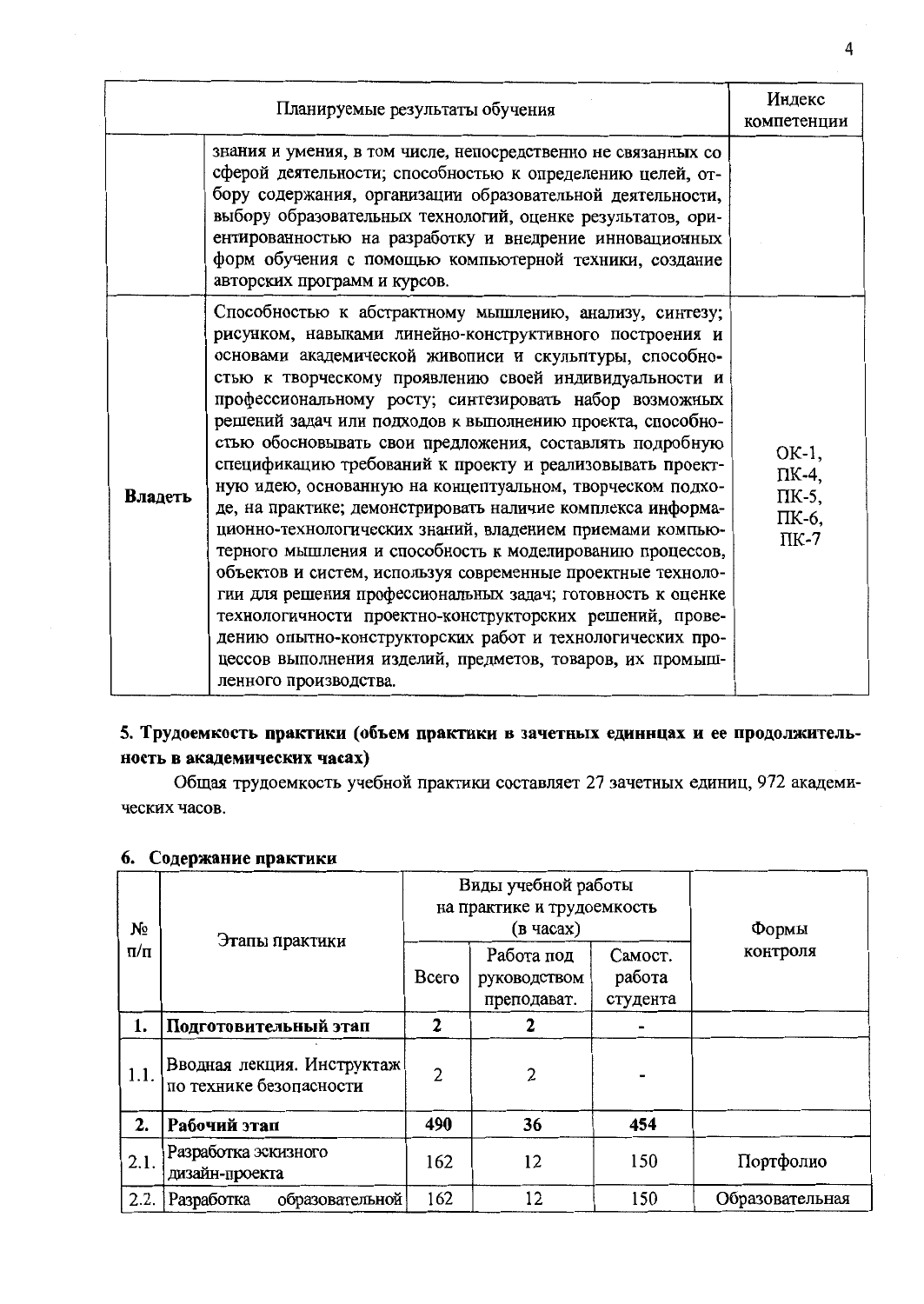| No        |                                                  | Виды учебной работы<br>на практике и трудоемкость<br>(в часах) |                                           |                               | Формы                                              |
|-----------|--------------------------------------------------|----------------------------------------------------------------|-------------------------------------------|-------------------------------|----------------------------------------------------|
| $\pi/\pi$ | Этапы практики                                   | Bcero                                                          | Работа под<br>руководством<br>преподават. | Самост.<br>работа<br>студента | контроля                                           |
|           | компьютерной<br>презентации<br>портфолио         |                                                                |                                           |                               | комп. презентация                                  |
| 2.2.      | Разработка 3D-модели                             | 166                                                            | 12                                        | 154                           | САD-модель                                         |
| 3.        | Завершающий этап                                 | 480                                                            | 34                                        | 446                           |                                                    |
| 3.1.      | Подача проектных материа-<br>лов                 | 240                                                            | 17                                        | 223                           | Портфолио.<br>Образовательная<br>комп. презентация |
| 3.2.      | Представление отчета о про-<br>хождении практики | 240                                                            | 17                                        | 223                           | Отчет о<br>прохожд. практики                       |
|           | Итого                                            | 972                                                            | 72                                        | 900                           | Зачет с оценкой                                    |

# 7. Формы отчетности по практике и форма промежуточной аттестации (по итогам практики)

Аттестация по итогам практики заключается в представлении студентом отчета о прохождении практики, содержащего следующие материалы:

1. Титульный лист (унифицированная форма).

2. Индивидуальное задание на практику.

3. Материалы рабочего и завершающего этапов - портфолио эскизной ручной графики, образовательная компьютерная презентация портфолио, CAD-модель, распечатанные графические материалы.

Аттестация проводится кафедральной комиссией. Форма зачета: просмотр отчетных материалов. По результатам аттестации обучающемуся выставляется зачёт с оценкой.

Время проведения аттестации - 18 неделя 4 семестра.

Фонд оценочных средств для проведения промежуточной аттестации обучающихся по практике приведен в Приложении 1.

8. Перечень учебной литературы и ресурсов сети Интернет, необходимых для проведения практики

# 8.1. Основная литература

1. Михайлов С., Михайлова А. Основы дизайна. - Казань: Дизайн-квартал, 2008.

# 8.2. Дополнительная литература

1. Карл Ульрих, Стивен Эппингер. Промышленный дизайн. Создание и производство продукта. - М.: Вершина, 2007.

2. Рунге В. Ф., Сеньковский В. В. Основы теории и методологии дизайна. - М.: МЗ-Пресс, 2006.

3. Хрестоматия по дизайну. Тюмень: Институт дизайна, 2005.

# 8.3. Ресурсы ЭБС

1. Глазычев, В.Л. Дизайн как он есть / В.Л. Глазычев. - Москва: Европа, 2006. - 320 с. - Режим доступа: http://biblioclub.ru/index.php?page=book&id=44829

2. Эргодизайн промышленных изделий и предметно-пространственной среды : учеб. пособие / ВНИИТЭ; под ред.: В. И. Кулайкина, Л. Д. Чайновой. - М. : ВЛАДОС, 2009. - 311 с., 8 цв.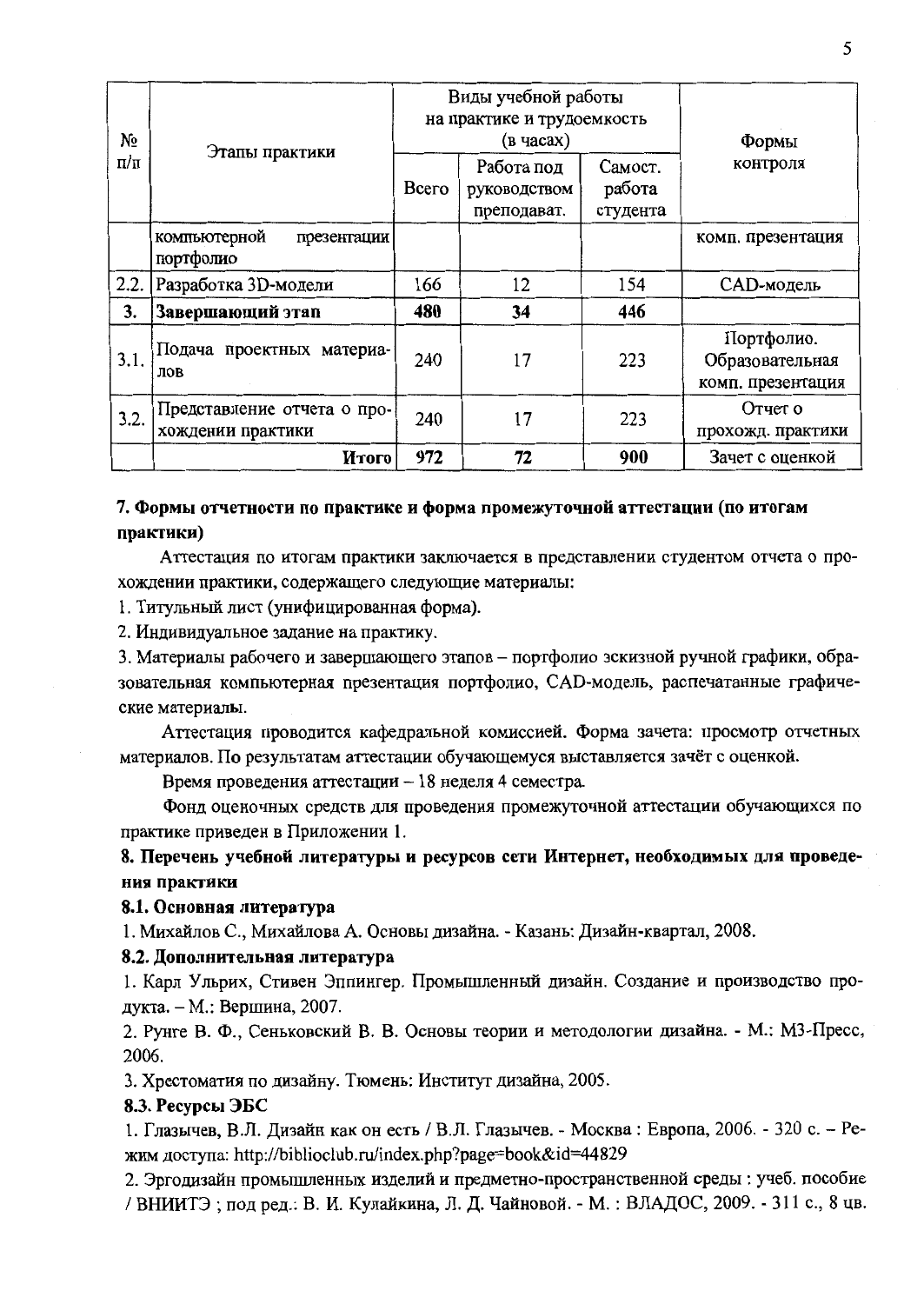ИЛ. Допущено **YMO BV3OB** PФ. Режим доступа: ил. http://biblioclub.ru/index.php?page=book view&book id=59254.

3. Старикова, Ю.С. Основы дизайна : учебное пособие / Ю.С. Старикова. - Москва: А-Приор, 2011. - 112 с. - (Конспект лекций. В помощь студенту). - ISBN 978-5-384-00427-1; То же [Электронный ресурс]. - URL: http://biblioclub.ru/index.php?page=book&id=72693.

### 8.4. Базы данных, информационно-справочные и поисковые системы

1. Университетская библиотека. Режим доступа: http://biblioclub.ru/

2. Глазычев, В.Л. Дизайн как он есть. - М.: Европа, 2006.

3. Старикова, Ю.С. Основы дизайна. Конспект лекций. Учебное пособие. - М.: А-Приор, 2011.

4. Справочная «КонсультантПлюс». Режим доступа: правовая система http://www.consultant.ru/

5. Справочная правовая система «Гарант». Режим доступа: http://garant.ru

6. Научная электронная библиотека. Режим доступа: https://elibrary.ru/

7. Электронно-библиотечная система «ZNANIUM.COM». Режим доступа: http:// znanium.com

8. Электронная библиотечная система «ЭБС ЮРАЙТ». Режим доступа: https://biblio-online.ru/

Электронно-библиотечная система Издательства Лань (ЭБС). Режим доступа: 9. https://e.lanbook.com/

# 9. Перечень информационных технологий, используемых при проведении практикн, включая перечень программного обеспечения и информационных справочных систем.

| Тип ПО                                | Название                                              | Источник                  | Доступность для<br>студентов                    |  |
|---------------------------------------|-------------------------------------------------------|---------------------------|-------------------------------------------------|--|
| Прикладное ПО<br>Графический пакет    | Adobe Illustrator                                     | Лицензионная<br>программа |                                                 |  |
| Прикладное ПО<br>Графический пакет    | Adobe Photoshop                                       | Лицензионная программа    | Доступно в ком-                                 |  |
| Прикладное ПО<br>Графический пакет    | CorelDRAW<br>Лицензионная программа<br>Graphics Suite |                           | пьютерном<br>классе и в ауди-<br>для са-        |  |
| Прикладное ПО<br>CATIP                | <b>SolidWorks</b>                                     | Лицензионная программа    | ториях<br>мостоятельной<br>работы в УрГА-<br>XY |  |
| Прикладное ПО<br>3D-моделирование     | Autodesk 3D<br>Studio Max Design                      | Лицензионная программа    |                                                 |  |
| Прикладное ПО<br>Операционная система | Microsoft<br>Windows                                  | Лицензионная программа    |                                                 |  |

# 10. Материально-техническое обеспечение практики

Для подготовительного, рабочего и завершающего этапа необходимы аудитории, оборудованные учебной мебелью (столами и стульями), оборудование для просмотра видеоматериала (видеопроектор, компьютер), компьютерный класс.

При проведении практики в организации материально-техническое обеспечение практики осуществляется принимающей стороной в соответствии с договором на проведение практики студентов.

Программа составлена в соответствии с требованиями ФГОС ВО по направлению подготовки 54.04.01 Дизайн.